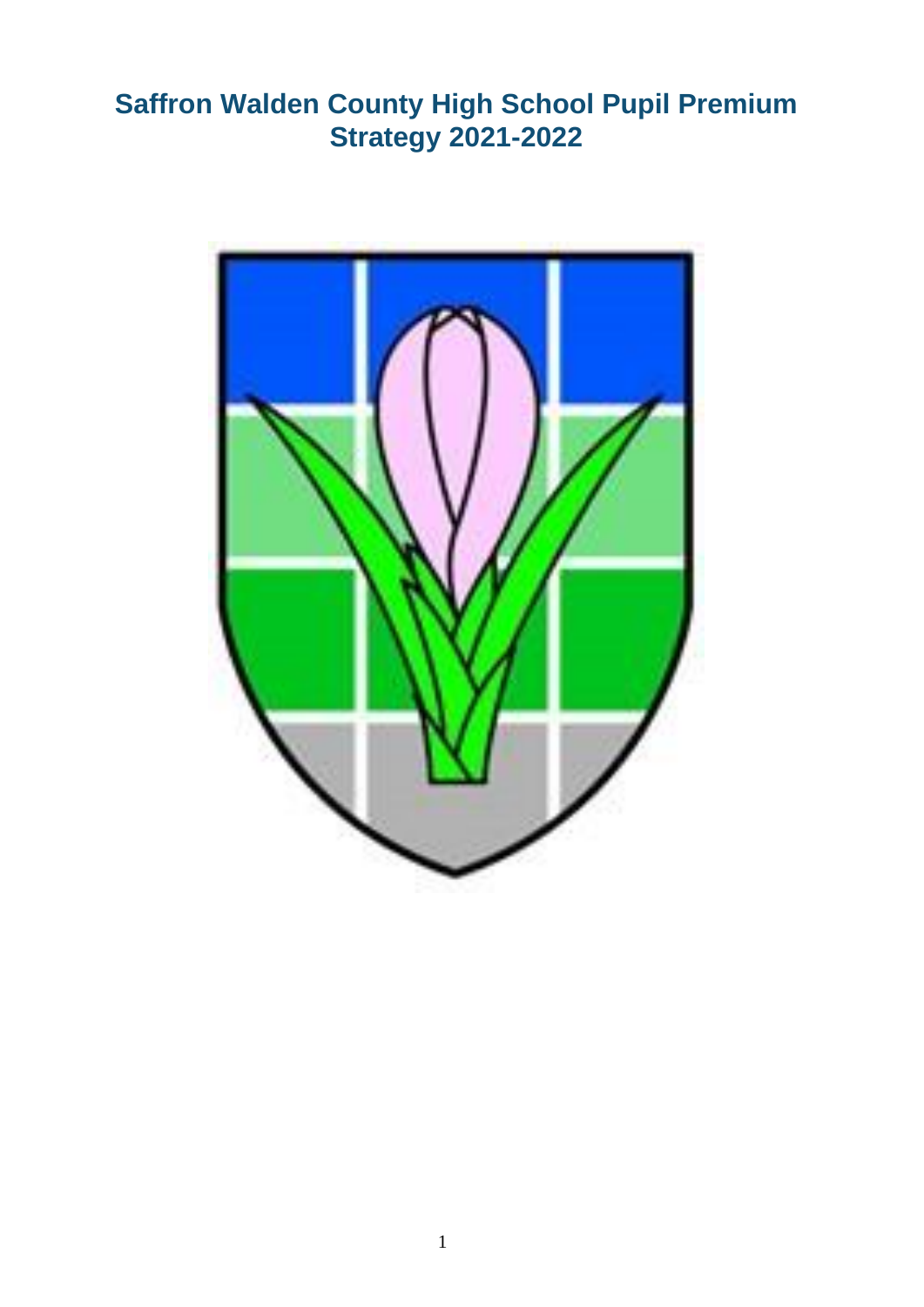# **Pupil Premium Grant (PPG) strategy statement**

### **School overview**

| <b>Detail</b>                                      | Data                                        |
|----------------------------------------------------|---------------------------------------------|
| School name                                        | <b>Saffron Walden County</b><br>High School |
| Number of pupils in school                         | 1,479 (Years 7-11)                          |
| Proportion (%) of pupil premium eligible pupils    | 13%                                         |
| Academic year/years that our current pupil premium | 2021/2022                                   |
| strategy plan covers                               | to 2024/2025                                |
| Date this statement was published                  | December 2021                               |
| Date on which it will be reviewed                  | <b>July 2022</b>                            |
| Statement authorised by                            | Paul Singh                                  |
|                                                    | <b>Assistant Headteacher</b>                |
| Pupil premium lead(s)                              | Lauren Cotes (Year 7/8)                     |
|                                                    | Alice Thacker (Year 9/10)                   |
|                                                    | Bronwen Fox (Year 11)                       |
| Governor / Trustee lead                            | Linda Vincent                               |

## **Funding overview**

| <b>Detail</b>                                                                                                                       | <b>Amount</b> |
|-------------------------------------------------------------------------------------------------------------------------------------|---------------|
| Pupil premium funding allocation this academic year                                                                                 | £186,525      |
| Recovery premium funding allocation this academic year                                                                              | £21,170       |
| Pupil premium funding carried forward from previous<br>years (enter £0 if not applicable)                                           | £0            |
| Total budget for this academic year                                                                                                 | £207,695      |
| If your school is an academy in a trust that pools this<br>funding, state the amount available to your school this<br>academic year |               |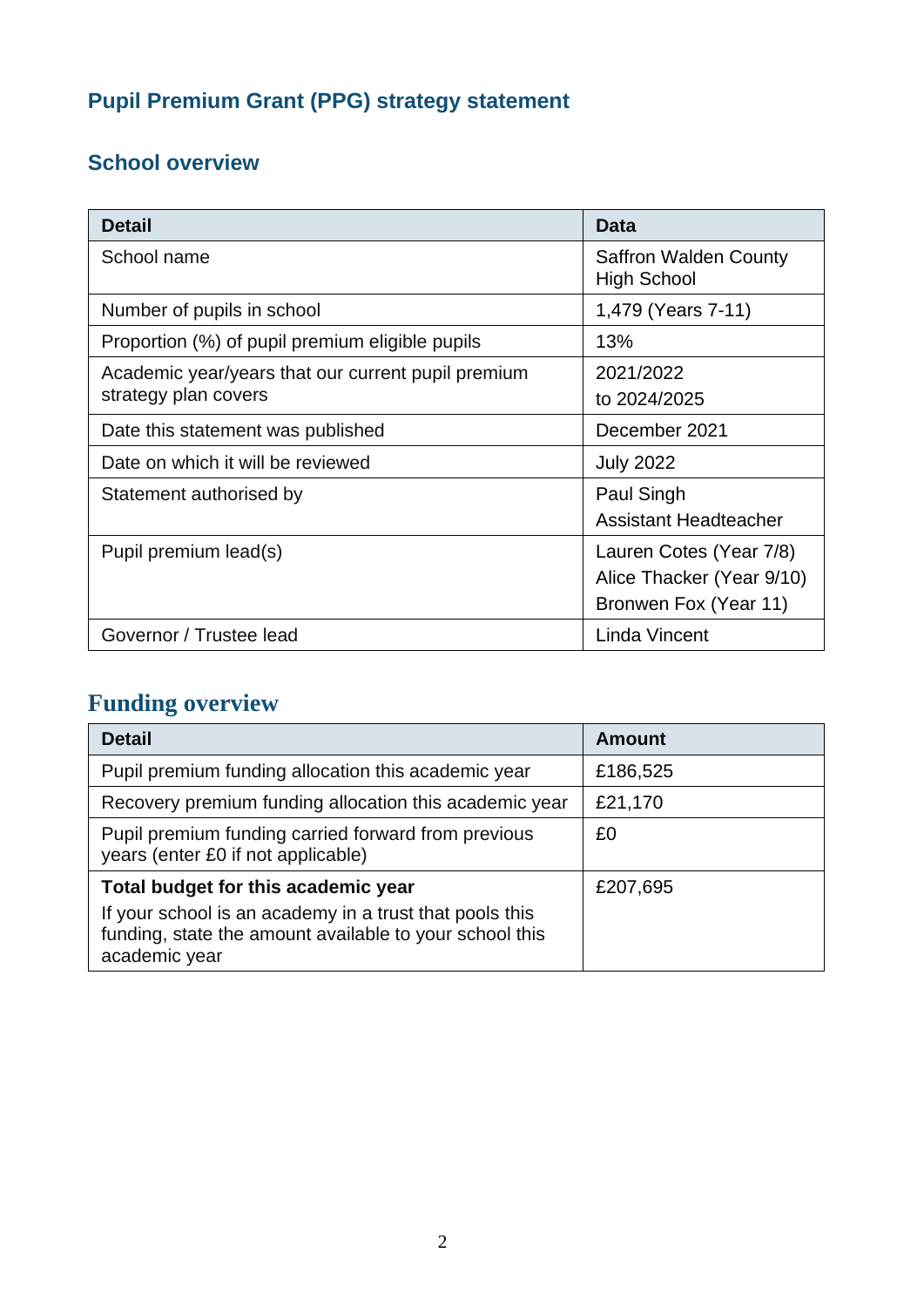#### **Part A: Pupil premium strategy plan**

#### **Statement of intent**

Our intention is to ensure all students, irrespective of their socio-economic backgrounds or the challenges they may face, continue to achieve high attainment across the curriculum. This includes building on the positive progress made in English and Maths last academic year. The Saffron Walden County High School (SWCHS) Pupil Premium strategy looks to support vulnerable students to achieve their goals in line with all students at SWCHS, including the progress for those who are already high attainers. We understand the challenges to learning faced by our disadvantaged students, such as students adopted from care, looked after, young carers and those who have a social worker. We also acknowledge the barriers to learning for some of our students from low-income families. The activity outlined in this strategy intends to support their needs regardless of whether a student is at disadvantage or not.

Over the past two years, SWCHS has had a teaching and learning focus on metacognition and self-regulation. Research has proven that this has the most positive impact on closing the disadvantaged attainment gap. Quality first teaching will continue to be at the forefront of our approach, as it will sustain and improve all students' attainment. This has been amplified due to the fragmented education students have had over the past two years. Building back positive relationships with students has been a whole-school focus to the start of this academic year. This has been supported with implementing a new achievement and behaviour tracking system.

The pandemic has created a plethora of issues for many young people and has significantly impacted disadvantaged students the most, not just academically but also with aspects of their personal and social development. The school will continue to use the premium for academic recovery and students' social and emotional recovery. Our activities for this academic year have been responsive to the diagnostic assessment of GCSE results over time, attendance, KS3/4 progress, achievement and behaviour data. We will continue to review and refine our strategy using diagnostic assessment throughout the academic year to ensure we address these common challenges and individual needs of our students. The planned approaches will work in tandem with each other to support students in adopting a love for learning and achieving high attainment. To ensure they are effective we will:

- Act early to intervene at the point when an academic or personal need is identified.
- Continue to build on our whole school PPG approach through building positive relationships and re-establishing pre-covid school opportunities such as extra-curricular clubs, trips and visits, to close the experience gap the pandemic has increased.
- To have high expectations of all students and to celebrate their achievements.
- Deliver a thorough and robust PSHE programme.
- Ensure students have access to a range of pastoral support mechanisms.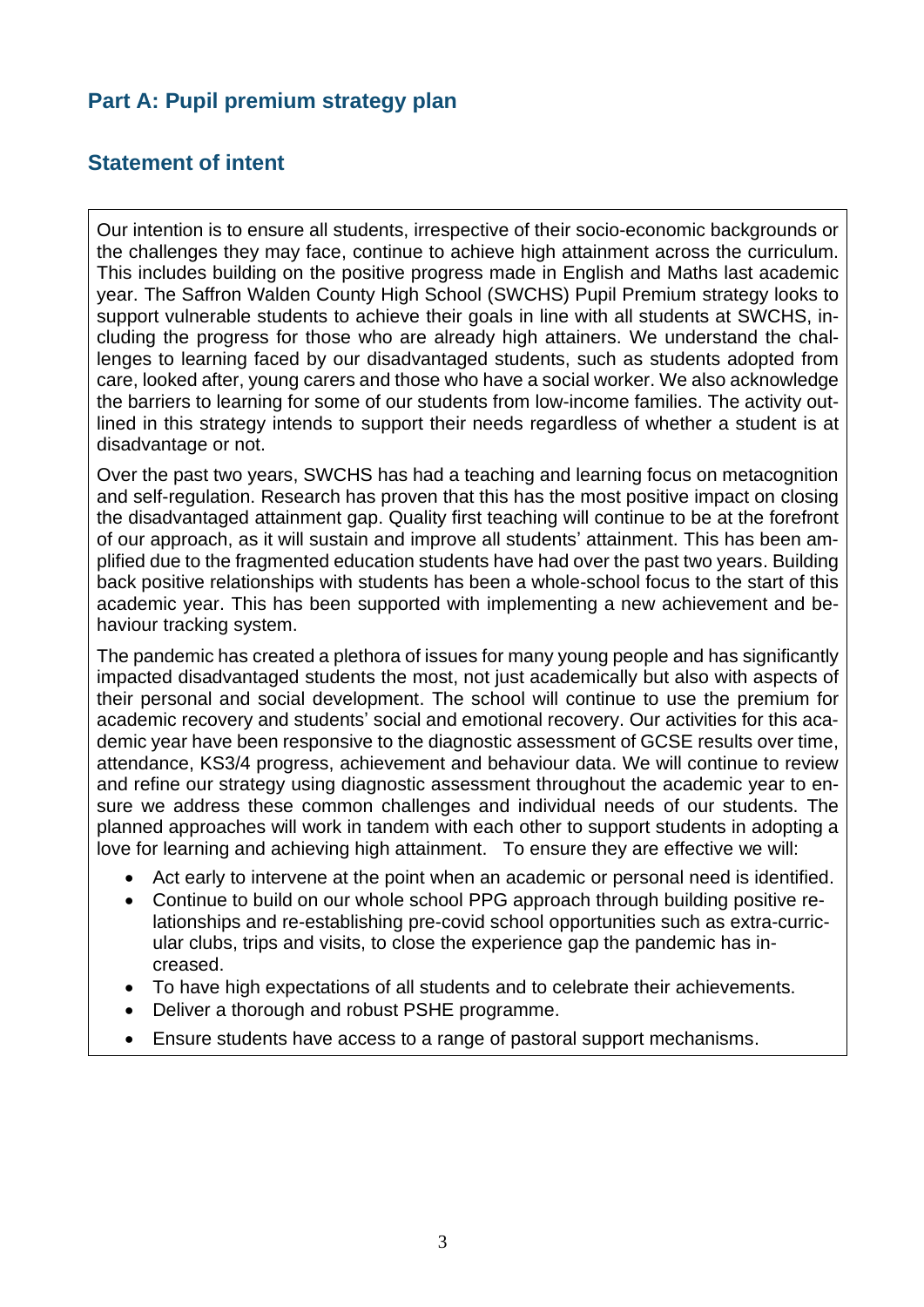### **Challenges**

| <b>Challenge</b><br>number                                                               | <b>Detail of challenge</b>                                                                                                                                                                                                                                                                                                                                                                                                                                              |
|------------------------------------------------------------------------------------------|-------------------------------------------------------------------------------------------------------------------------------------------------------------------------------------------------------------------------------------------------------------------------------------------------------------------------------------------------------------------------------------------------------------------------------------------------------------------------|
| 1. Improving<br>attainment<br>and progress<br>for<br>disadvantaged<br>students<br>across | In 2019, although the Disadvantaged Progress 8 figure for English<br>was positive (+0.36), it was still negative in Maths (-0.19). Simi-<br>larly, while the Attainment 8 score in English was high for disad-<br>vantaged pupils (10.58), it was lower in Maths (8.42). The per-<br>centage of disadvantaged pupils achieving a grade 5 or above in<br>English and maths (20.83) was much lower than the percentage<br>of other students achieving this measure (64%). |
| English/Maths                                                                            | While we have seen an improvement in these figures compared<br>with the preceding two years (Progress 8 was -0.9 for Disadvan-<br>taged Students in Maths in 2017 and -0.5 in 2018), we are deter-<br>mined to achieve positive progress for all students in both English<br>and Maths and significantly reduce the Basics gap.                                                                                                                                         |
| 2. Improving the<br>attendance<br>among our<br>disadvantaged<br>students                 | High levels of absence among some pupil premium students and<br>a higher proportion of pupil premium students have been identified<br>as persistent absence (PA) at the end of academic year 2020/21:<br>19% of PPG students were recorded PA.                                                                                                                                                                                                                          |
| 3. Improving<br>behaviour the<br>for learning<br>among our<br>disadvantaged<br>cohort    | Last academic year, there was some challenging behaviour from<br>some PPG students. 39% of the total SWCHS Fixed Term<br>Exclusions (FTEs) were PPG pupils. 61% of FTEs were non-PPG.<br>However, the PPG percentage of total FTEs represents 7% of the<br>SWCHS PPG cohort. This is a one percent increase from last<br>academic year and a 19% increase on pre-lockdown trends.                                                                                       |
| 4. PPG/SEND<br>Crossover                                                                 | 39% of the PPG cohort are SEND and 9% of the PPG cohort have<br>an EHCP. SWCHS Special educational needs (SEND) cohort is<br>above the national average.                                                                                                                                                                                                                                                                                                                |

### **Intended outcomes**

| <b>Intended outcome</b>                                                         | <b>Success criteria</b>                                                                                                                |
|---------------------------------------------------------------------------------|----------------------------------------------------------------------------------------------------------------------------------------|
| To sustain<br>Improvement in<br>attainment and<br>progress for<br>disadvantaged | A positive Progress 8 score for Disadvantaged pupils in<br>Maths.<br>A higher Attainment 8 score for Disadvantaged pupils in<br>Maths. |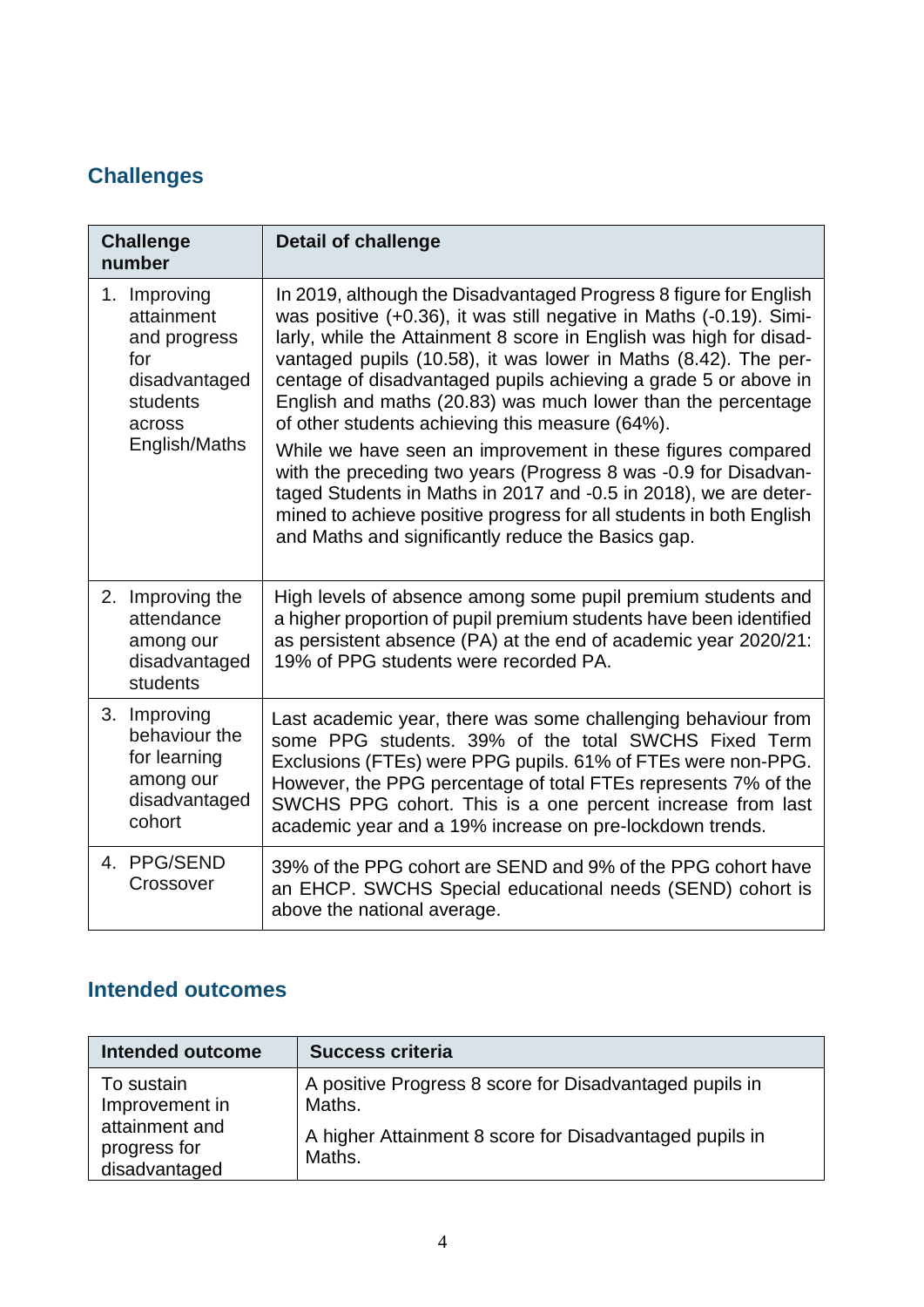| students in English<br>and Maths                                             | A higher proportion of Disadvantaged pupils achieve a grade<br>5 in English and Maths.                                                                                                                                                                                                                                                                                                                                                                                                                                                                                                             |
|------------------------------------------------------------------------------|----------------------------------------------------------------------------------------------------------------------------------------------------------------------------------------------------------------------------------------------------------------------------------------------------------------------------------------------------------------------------------------------------------------------------------------------------------------------------------------------------------------------------------------------------------------------------------------------------|
| Improving attendance<br>among<br>disadvantaged<br>students                   | PPG students achieve improved levels of attendance and<br>there are fewer PPG students who are PA. Close intervention<br>and monitoring from Inclusion Officer with lower thresholds for<br>intervention for PPG students. Fundamentally, PPG students<br>are in school more regularly and therefore engaging more ef-<br>fectively with lessons and activities. PPG students are actively<br>encouraged to take part in a wide range of trips, clubs and<br>school responsibilities. PPG students contribute to the school<br>community and engage more with the prevailing ethos.                |
| Improved the<br>behaviour for learning<br>among<br>disadvantaged<br>students | Improved behaviour from PPG students leading to fewer<br>FTEs, fewer periods in Isolation and fewer detentions. FTE<br>and Isolation data to be analysed to track gaps. Wellbeing pro-<br>vision for PPG students ensures that student access to appro-<br>priate support, referrals to external agencies, alternative cur-<br>riculum provision and home liaison/intervention is timely and<br>conducive to improving the educational experience of those in<br>need. PPG students are supported to manage behaviour<br>more positively through accessing a range of pastoral support<br>options. |
| Improved outcomes<br>from PPG/SEND<br>students                               | PPG and SEND students receive the support they need to en-<br>gage and progress positively. Ongoing liaison between Year<br>achievement coordinators (YACs) and Special educational<br>needs coordinator (SENDCO) to ensure correct support is in<br>place. Subject specialist TAs working in subject areas can<br>support individuals with subject specific knowledge and skills.<br>PPG/SEND students engage and progress positively.                                                                                                                                                            |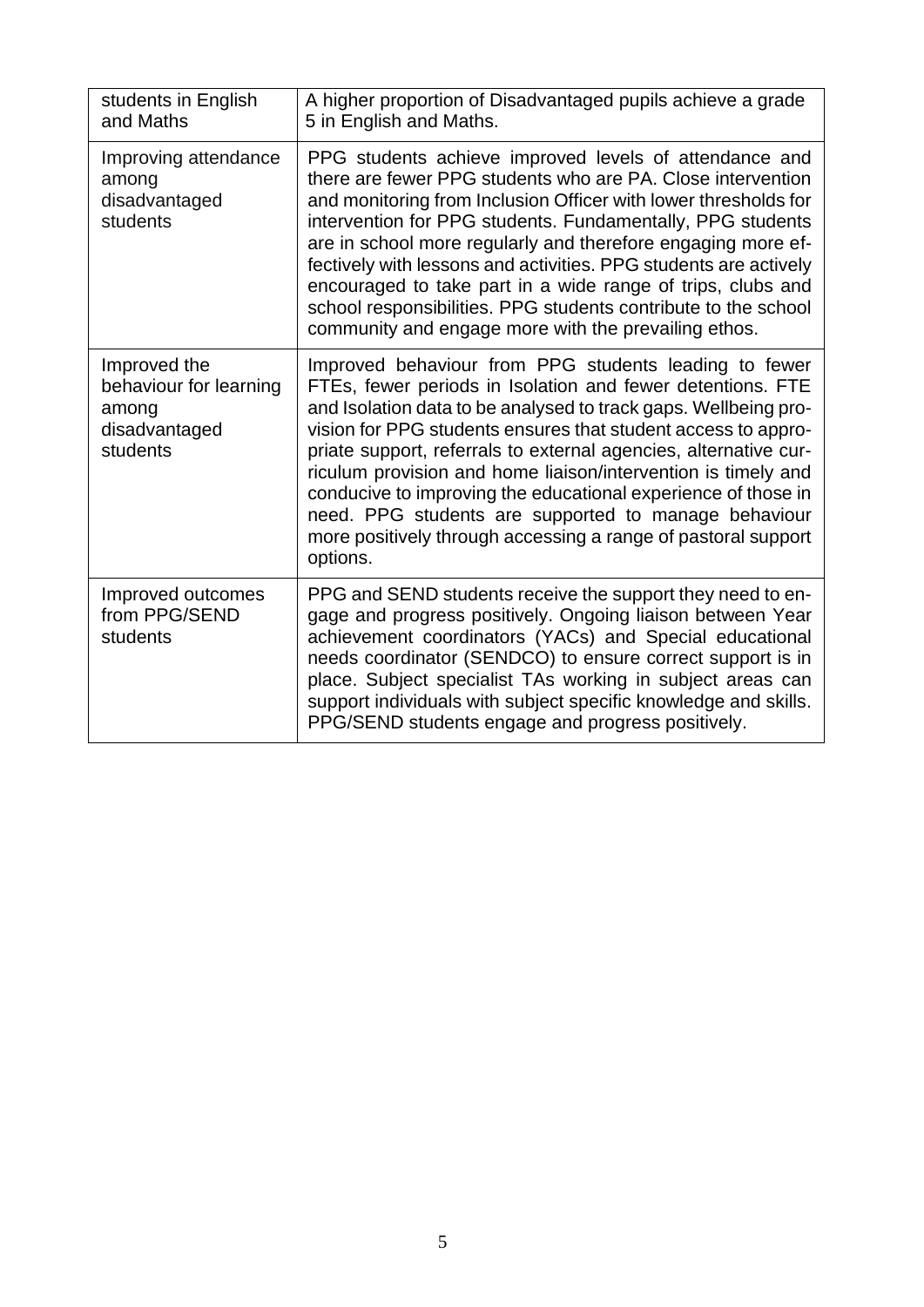# **Activity in this academic year**

### **Teaching**

## Budgeted cost: £ 60,000

| <b>Activity</b>                                                                                                                                                                                                                                                                                                                                                                                                                                                 | <b>Evidence that supports this</b><br>approach                                                                                                                                                                                                                                                                                                                   | <b>Challenge</b><br>number(s)<br>addressed |
|-----------------------------------------------------------------------------------------------------------------------------------------------------------------------------------------------------------------------------------------------------------------------------------------------------------------------------------------------------------------------------------------------------------------------------------------------------------------|------------------------------------------------------------------------------------------------------------------------------------------------------------------------------------------------------------------------------------------------------------------------------------------------------------------------------------------------------------------|--------------------------------------------|
| Developing metacognitive and<br>self-regulation skills in all pu-<br>pils. This will involve ongoing<br>teacher training and support<br>and release time.<br>Clear best practice guidance<br>on how to support PPG stu-<br>dents in lessons (meta-cogni-<br>tion, learner behaviours, feed-<br>back)<br>PPG booklet 2021-22 shared<br>with teaching staff and to be<br>reviewed frequently as the list<br>may change more often due to<br>the current pandemic. | Teaching metacognitive strategies to<br>pupils can be an inexpensive method<br>to help pupils become more inde-<br>pendent learners. There is particu-<br>larly strong evidence that it can have<br>a positive impact on maths attain-<br>ment:<br>Metacognition and self-regulation  <br><b>Toolkit Strand   Education</b><br><b>Endowment Foundation   EEF</b> | 1, 2, 3                                    |
| Extra Maths and English group<br>in all years with TA support (an<br>additional 68 periods in total).<br>This allows for smaller group<br>sizes, especially for lower prior<br>attainers.<br>Additional study support                                                                                                                                                                                                                                           | Evidence of benefits of smaller<br>groups. EEF / Sutton Trust Toolkit<br>findings: Small group tuition: +4<br>months progress.<br>https://educationendowmentfounda-<br>tion.org.uk/education-evidence/teach-<br>ing-learning-toolkit/small-group-tui-<br>tion/technical-appendix                                                                                 | 1                                          |
| groups for years 9-11 with<br><b>English/Maths specialist</b><br>teachers supporting sessions<br>on a fortnightly basis.                                                                                                                                                                                                                                                                                                                                        |                                                                                                                                                                                                                                                                                                                                                                  |                                            |
| Year 7 Literacy programme<br>Year 7 breakfast reading club                                                                                                                                                                                                                                                                                                                                                                                                      | Acquiring disciplinary literacy is key<br>for students as they learn new, more<br>complex concepts in each subject:<br><b>Improving Literacy in Secondary</b><br><b>Schools</b><br>Reading comprehension, vocabulary<br>and other literacy skills are heavily<br>linked with attainment in maths and<br>English.                                                 | 1,2,3,4                                    |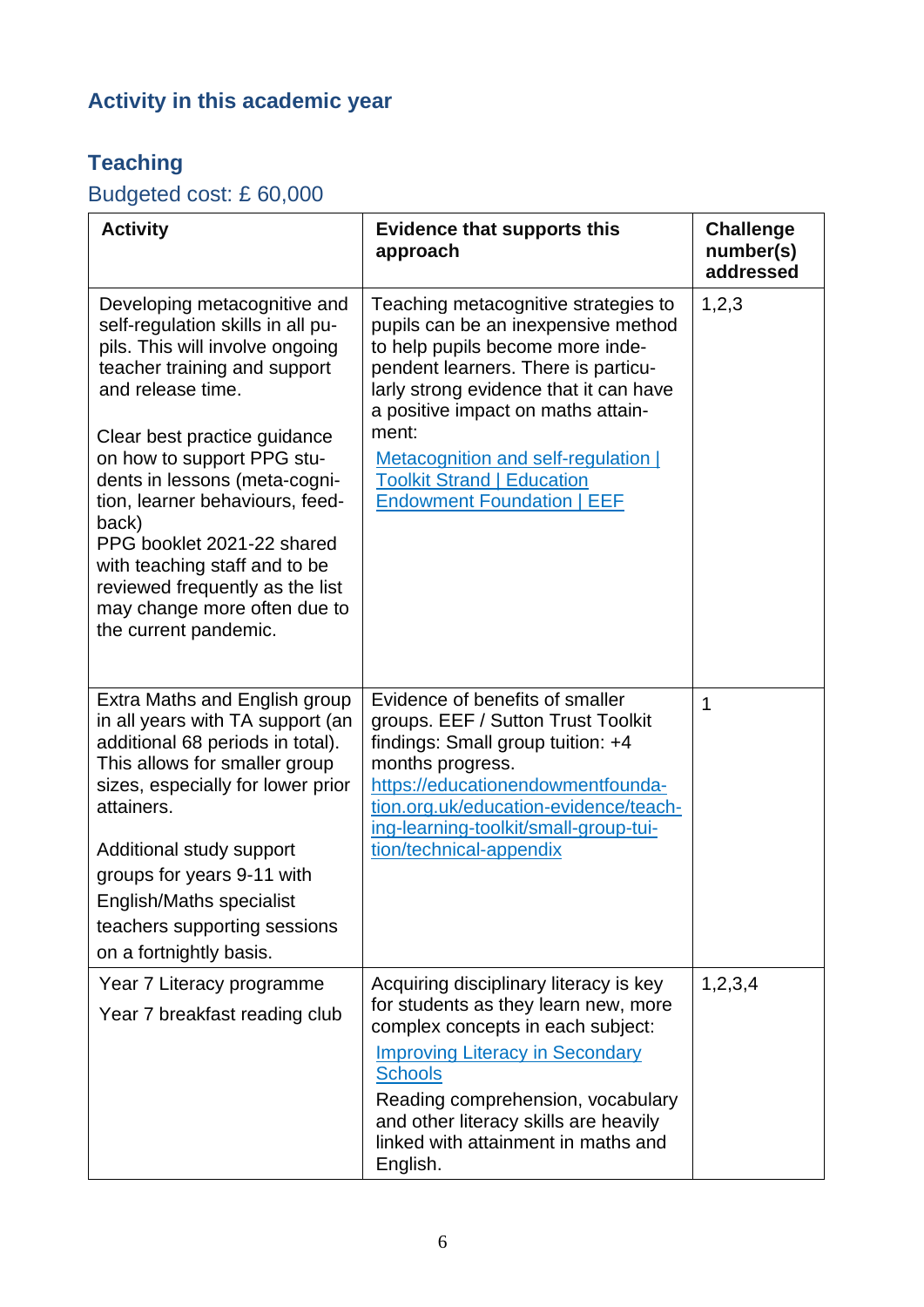|                                                                                                                                                                        | All Year 7 students undertake a<br>Reading assessment and Reading<br>Interventions are put in place to sup-<br>port those who need them.                                                                                                                                                                                                                                                                                                                                                         |         |
|------------------------------------------------------------------------------------------------------------------------------------------------------------------------|--------------------------------------------------------------------------------------------------------------------------------------------------------------------------------------------------------------------------------------------------------------------------------------------------------------------------------------------------------------------------------------------------------------------------------------------------------------------------------------------------|---------|
| <b>Timetabled PSHE lessons for</b><br>years 7-9 delivered by<br>specialist teachers and<br>bespoke PSHE sessions for<br>years 10-11 including form<br>time activities. | PSHE education helps children and<br>young people to stay safe, healthy<br>and prepared for life's challenges and<br>opportunities. PSHE Association<br>https://pshe-association.org.uk/what-<br>we-do/why-pshe-matters<br>Programmes to Practice identifying<br>effective, evidence-based social and<br>emotional learning strategies for<br>teachers and schools.<br>https://d2tic4wvo1iusb.cloud-<br>front.net/documents/guidance/So-<br>cial_and_Emotional_Learning_Evi-<br>dence Review.pdf | 1,2,3,4 |

# **Targeted academic support**

# Budgeted cost: £ 47,170

| <b>Activity</b>                                                                                                                                                                                                                                                                                                                                                                                                                                                                                                                     | <b>Evidence that supports this</b><br>approach                                                                                                                                                                                                                                                                                                                                                                                                                                                                             | <b>Challenge</b><br>number(s)<br>addressed |
|-------------------------------------------------------------------------------------------------------------------------------------------------------------------------------------------------------------------------------------------------------------------------------------------------------------------------------------------------------------------------------------------------------------------------------------------------------------------------------------------------------------------------------------|----------------------------------------------------------------------------------------------------------------------------------------------------------------------------------------------------------------------------------------------------------------------------------------------------------------------------------------------------------------------------------------------------------------------------------------------------------------------------------------------------------------------------|--------------------------------------------|
| Engaging with the<br><b>National Tutoring</b><br>Programme to provide a<br>blend of tuition, mentoring<br>and school-led tutoring for<br>pupils whose education<br>has been most impacted<br>by the pandemic. A<br>significant proportion of<br>the pupils who receive<br>tutoring will be<br>disadvantaged.<br>The school will also fund<br>Additional catch-up inter-<br>ventions (such as Easter<br>and May half term booster<br>sessions) and additional<br>school-led tuition this will<br>primarily aimed at PPG<br>students. | Of the 89 school-led afterschool tutoring<br>sessions being offered to year 11 stu-<br>dents, 31 are being accessed by Disad-<br>vantaged students (35%).<br>Tuition targeted at specific needs and<br>knowledge gaps can be an effective<br>method to support low attaining pupils<br>or those falling behind, both one-to-one:<br>One to one tuition   EEF (educationen-<br>dowmentfoundation.org.uk)<br>and in small groups:<br><b>Small group tuition   Toolkit Strand   Ed-</b><br>ucation Endowment Foundation   EEF | 1,2,3,4                                    |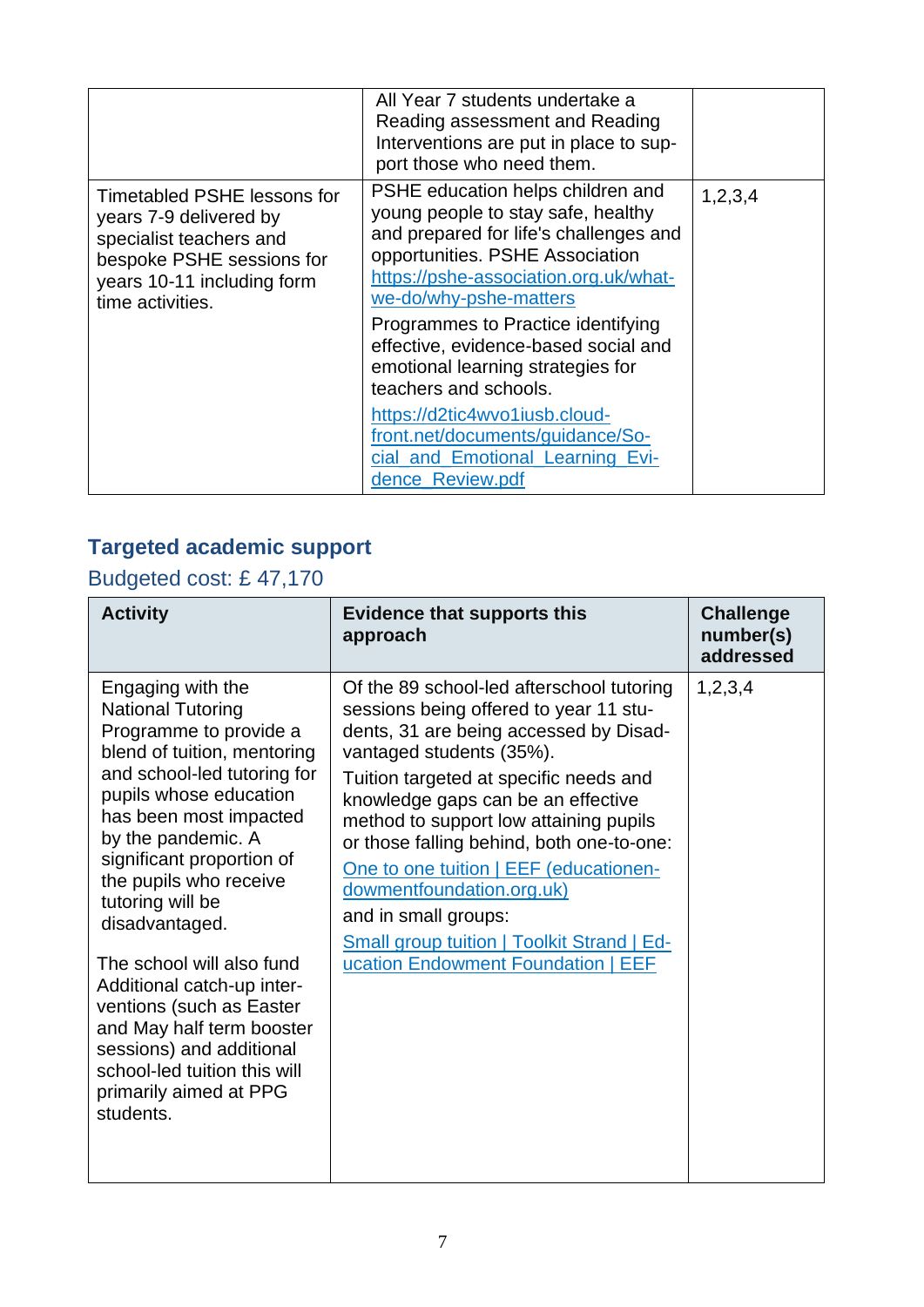| Years 9-10 Brilliant club<br>mobilises PhD Research-<br>ers to support students<br>who are less advantaged<br>to access the most com-<br>petitive universities and<br>succeed when they get<br>there.                                                                                                                                                                                            | To challenge high attaining PPG stu-<br>dents in years 9-10. Only 1 in 50 of the<br>most disadvantaged pupils progress to<br>higher education, compared to 1 in 4 of<br>the most advantaged<br>https://www.ucas.com/data-and-analy-<br>sis/ucas-undergraduate-releases/ucas-<br>undergraduate-analysis-reports/equal-<br>ity-and-entry-rates-data-explorers                                                                                                                                                                                                                                               | 1,2,3,4 |
|--------------------------------------------------------------------------------------------------------------------------------------------------------------------------------------------------------------------------------------------------------------------------------------------------------------------------------------------------------------------------------------------------|-----------------------------------------------------------------------------------------------------------------------------------------------------------------------------------------------------------------------------------------------------------------------------------------------------------------------------------------------------------------------------------------------------------------------------------------------------------------------------------------------------------------------------------------------------------------------------------------------------------|---------|
| To promote involvement in<br>extra-curricular activities<br>and the wider life of the<br>school and ensure that<br>PPG students are at least<br>proportionately repre-<br>sented in all activities, trips<br>and roles. (Including Stu-<br>dent Voice, Prefects).<br>Funds made available to<br>support with trips, DofE,<br>music lessons etc.<br>Best practice guidance<br>given to all staff. | EEF / Sutton Trust Toolkit findings:<br>Sports and Arts participation: +2 months<br>progress.<br>https://educationendowmentfounda-<br>tion.org.uk/education-evidence/teaching-<br>learning-toolkit/toolkit-a-z/arts-participa-<br>tion<br>Experience shows that individual conver-<br>sations with students is the best way to<br>overcome a 'it's not for the likes of us' at-<br>titude which prevails amongst some stu-<br>dents. These conversations take place<br>during form tutor mentoring sessions and<br>PPG coordinator mentoring sessions<br>with selected PPG students with higher<br>needs. | 1,2,3,4 |
| Disadvantage/SEND deep<br>dive reviews implemented<br>October 2021 (Joined-up<br>thinking around Disadvan-<br>taged/SEND PPG coordi-<br>nators/YACs to meet<br>SENCO on a fortnightly<br>basis.                                                                                                                                                                                                  | 39% of the PPG cohort are SEND and<br>9% of the PPG cohort have an EHCP.<br><b>EFF Putting evidance to work</b><br>https://educationendowmentfounda-<br>tion.org.uk/education-evidence/guidance-<br>reports/implementation                                                                                                                                                                                                                                                                                                                                                                                | 1,2,3,4 |

### **Wider strategies (Attendance, Behaviour and wellbeing)**

## Budgeted cost: £ 100,525

| <b>Activity</b>                                                                                                                             | Evidence that supports this approach                                                                                                                                                                                                       | <b>Challenge</b><br>number(s)<br>addressed |
|---------------------------------------------------------------------------------------------------------------------------------------------|--------------------------------------------------------------------------------------------------------------------------------------------------------------------------------------------------------------------------------------------|--------------------------------------------|
| Additional PPG coordina-<br>tors Deputy Year<br>Achievement coordina-<br>tors (DYACs) with PPG<br>oversight. Students Sup-<br>port Officers | To build positive working relationships<br>with students and parents. Parental en-<br>gagement +4 months progress<br>https://educationendowmentfounda-<br>tion.org.uk/education-evidence/teaching-<br>learning-toolkit/parental-engagement | 1,2,3,4,5                                  |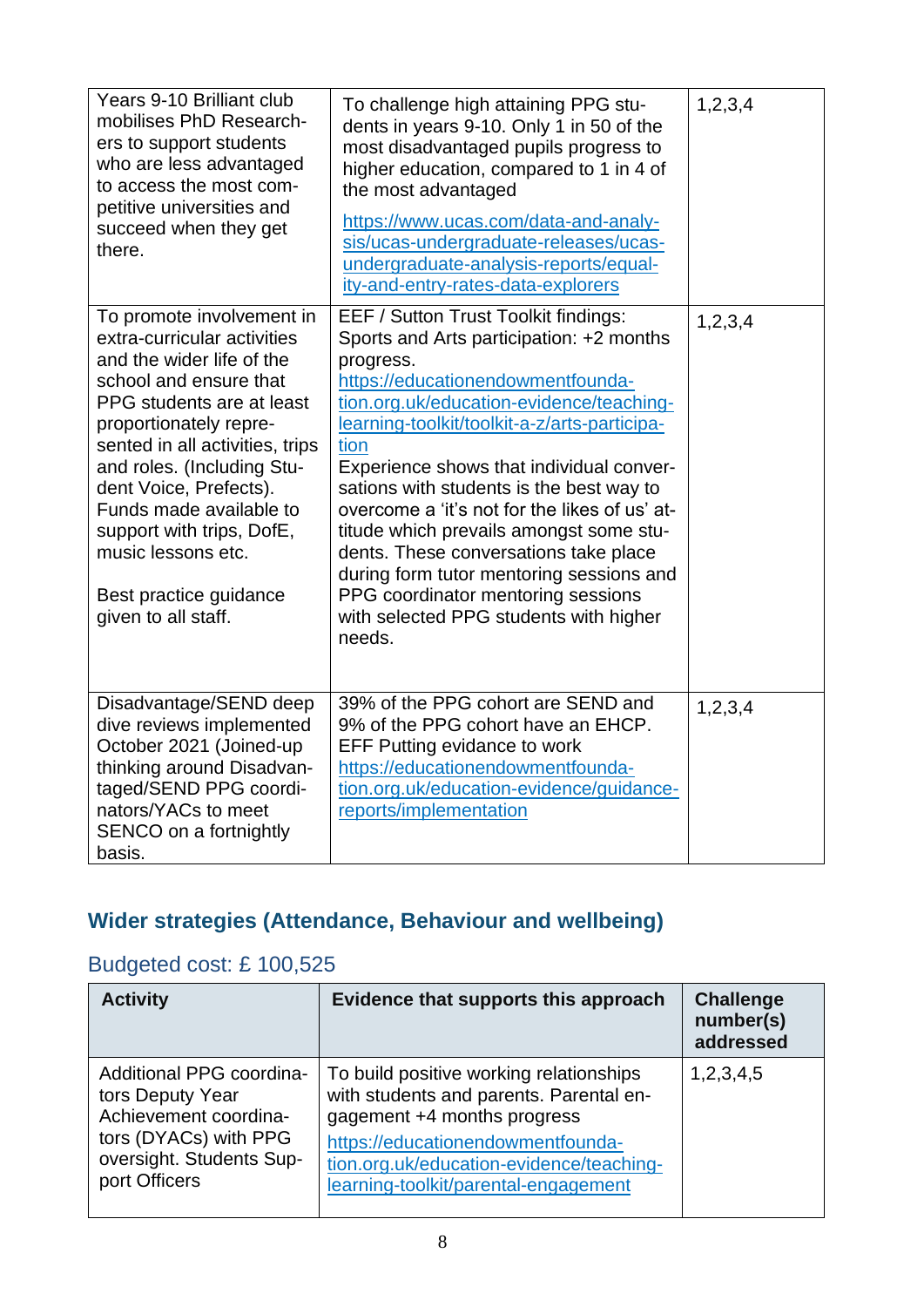|                                                                                                                                                                                                                                                                                                                                                                                                                                                                                           | One to one tuition +5 months progress<br>https://educationendowmentfounda-<br>tion.org.uk/education-evidence/teaching-<br>learning-toolkit/one-to-one-tuition                                                                                                                                                                                                                                                                                                                                                                                                                      |            |
|-------------------------------------------------------------------------------------------------------------------------------------------------------------------------------------------------------------------------------------------------------------------------------------------------------------------------------------------------------------------------------------------------------------------------------------------------------------------------------------------|------------------------------------------------------------------------------------------------------------------------------------------------------------------------------------------------------------------------------------------------------------------------------------------------------------------------------------------------------------------------------------------------------------------------------------------------------------------------------------------------------------------------------------------------------------------------------------|------------|
| Inclusion/Attendance Of-<br>ficers<br>Deputy Headteacher and<br>Assistant headteacher to<br>hold fortnightly meetings<br>with Inclusion Officer to<br>monitor attendance/dis-<br>cuss individual attend-<br>ance concerns.<br>Attendance Officer to<br>share attendance data at<br>the start of each week<br>and to meet with YACs<br>on a fortnightly basis.<br>Fortnightly line manage-<br>ment meetings with YACs<br>for specific year groups<br>including PPG attend-<br>ance update. | To offer a clear vision for attendance, un-<br>derpinned by high expectations and core<br>values, which are communicated to and<br>understood by staff, pupils and families.<br>https://www.gov.uk/government/publica-<br>tions/school-attendance/framework-for-<br>securing-full-attendance-actions-for-<br>schools-and-local-authorities<br>EEF Impact of school closures on the at-<br>tainment gap: Rapid Evidence Assess-<br>ment<br>https://educationendowmentfounda-<br>tion.org.uk/public/files/EEF_(2020)_-_Im-<br>pact of School Closures on the Attain-<br>ment_Gap.pdf | 1,2,3,4    |
| School councillors (both<br>therapeutic and CBT)<br>intervention for specific<br>pupils who require<br>support with regulating<br>their behaviour and<br>emotions.                                                                                                                                                                                                                                                                                                                        | There is evidence to suggest that CBT<br>can have a high impact on risk behav-<br>jours and behavioural difficulties:<br><b>Cognitive Behavioural Therapy - Youth</b><br><b>Endowment Fund</b><br>EIF's report on adolescent mental health<br>found good evidence that CBT interven-<br>tions support young people's social and<br>emotional skills and can reduce symp-<br>toms of anxiety and depression:<br>Adolescent mental health: A systematic<br>review on the effectiveness of school-<br>based interventions   Early Intervention<br><b>Foundation (eif.org.uk)</b>      | 1,2,3,4    |
| The Pastoral Hub in B16<br>is part of Crocus Wellbe-<br>ing at SWCHS. The Pas-<br>toral Hub's core function<br>is to support the aca-                                                                                                                                                                                                                                                                                                                                                     | EIF's report on adolescent mental health<br>found good evidence that CBT interven-<br>tions support young people's social and<br>emotional skills and can reduce symp-<br>toms of anxiety and depression:                                                                                                                                                                                                                                                                                                                                                                          | 1, 2, 3, 4 |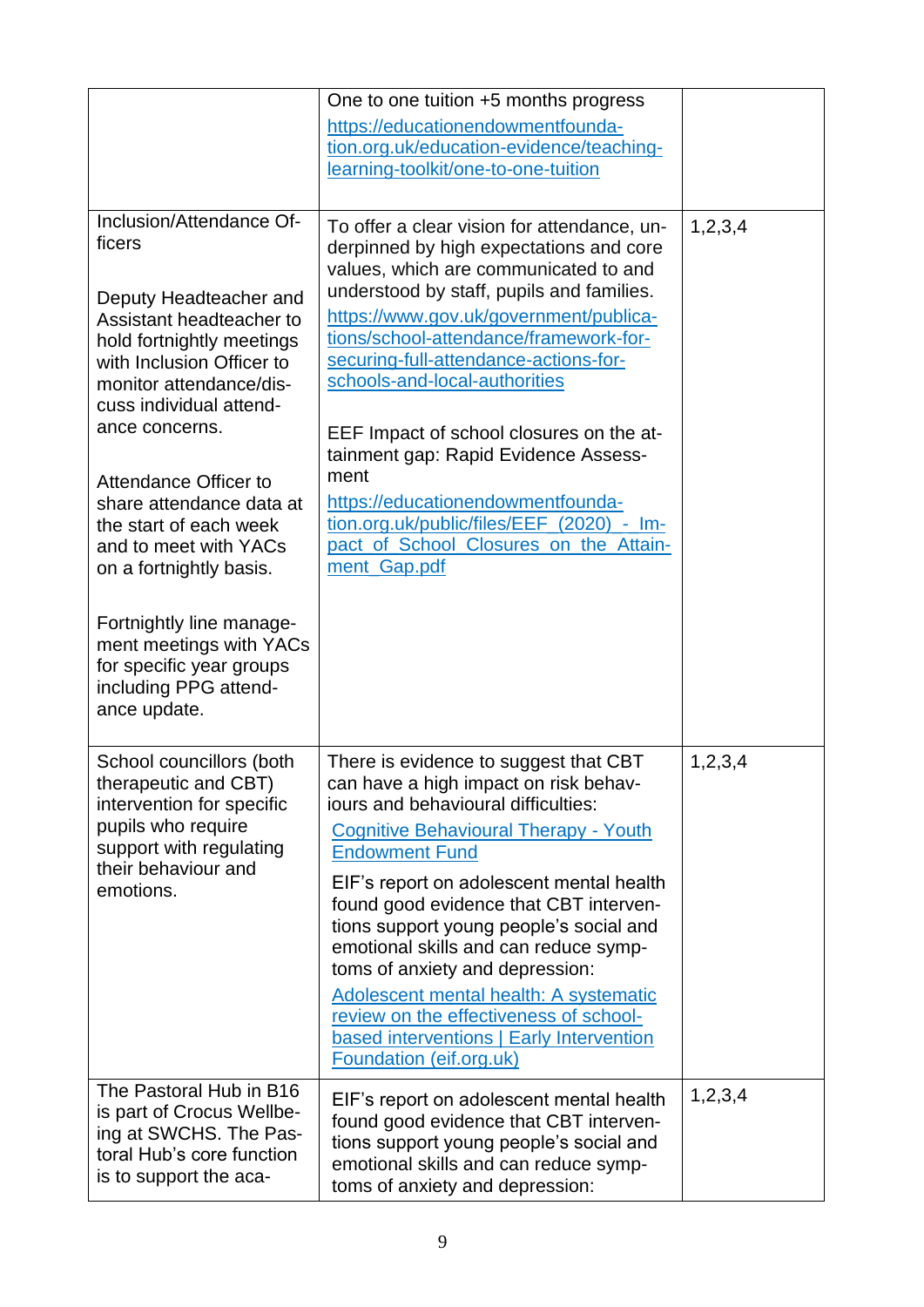| demic reintegration of pu-<br>pils back into the school<br>whilst offering a calm en-<br>vironment for them to<br>work. A Learning Recov-<br>ery Lead and Deputy<br>Learning Recovery Lead<br>are employed.                                                                                                | Adolescent mental health: A systematic<br>review on the effectiveness of school-<br>based interventions   Early Intervention<br>Foundation (eif.org.uk)                                                                                                                                                                                                                                    |         |
|------------------------------------------------------------------------------------------------------------------------------------------------------------------------------------------------------------------------------------------------------------------------------------------------------------|--------------------------------------------------------------------------------------------------------------------------------------------------------------------------------------------------------------------------------------------------------------------------------------------------------------------------------------------------------------------------------------------|---------|
| <b>Wellbeing Lead delivering</b><br>wellbeing coaching ses-<br>sions for students across<br>years 7-13                                                                                                                                                                                                     | How to improve your mental health<br>(Mind) https://www.mind.org.uk/infor-<br>mation-support/tips-for-everyday-liv-<br>ing/wellbeing/wellbeing/                                                                                                                                                                                                                                            | 1,2,3,4 |
| <b>Primary Transition activi-</b><br>ties, in person primary<br>school visits, bridging day<br>for smaller feeder schools<br>and a taster day for all<br>new prospective year 7<br>students.<br><b>SWCHS summer school</b><br>To help PPG students<br>make successful transi-<br>tion from primary schools | EEF Wider strategies https://educa-<br>tionendowmentfoundation.org.uk/sup-<br>port-for-schools/school-improvement-<br>planning/3-wider-strategies<br>Experience shows that PPG students<br>have benefited from PPG Summer<br>Schools in terms of confidence and famili-<br>arity with school / staff.<br><b>EEF / Sutton Trust Toolkit findings:</b><br>Summer School: +2 months progress. | 1,2,3,4 |
| to SWCHS.                                                                                                                                                                                                                                                                                                  |                                                                                                                                                                                                                                                                                                                                                                                            |         |

# **Total budgeted cost: £207, 695**